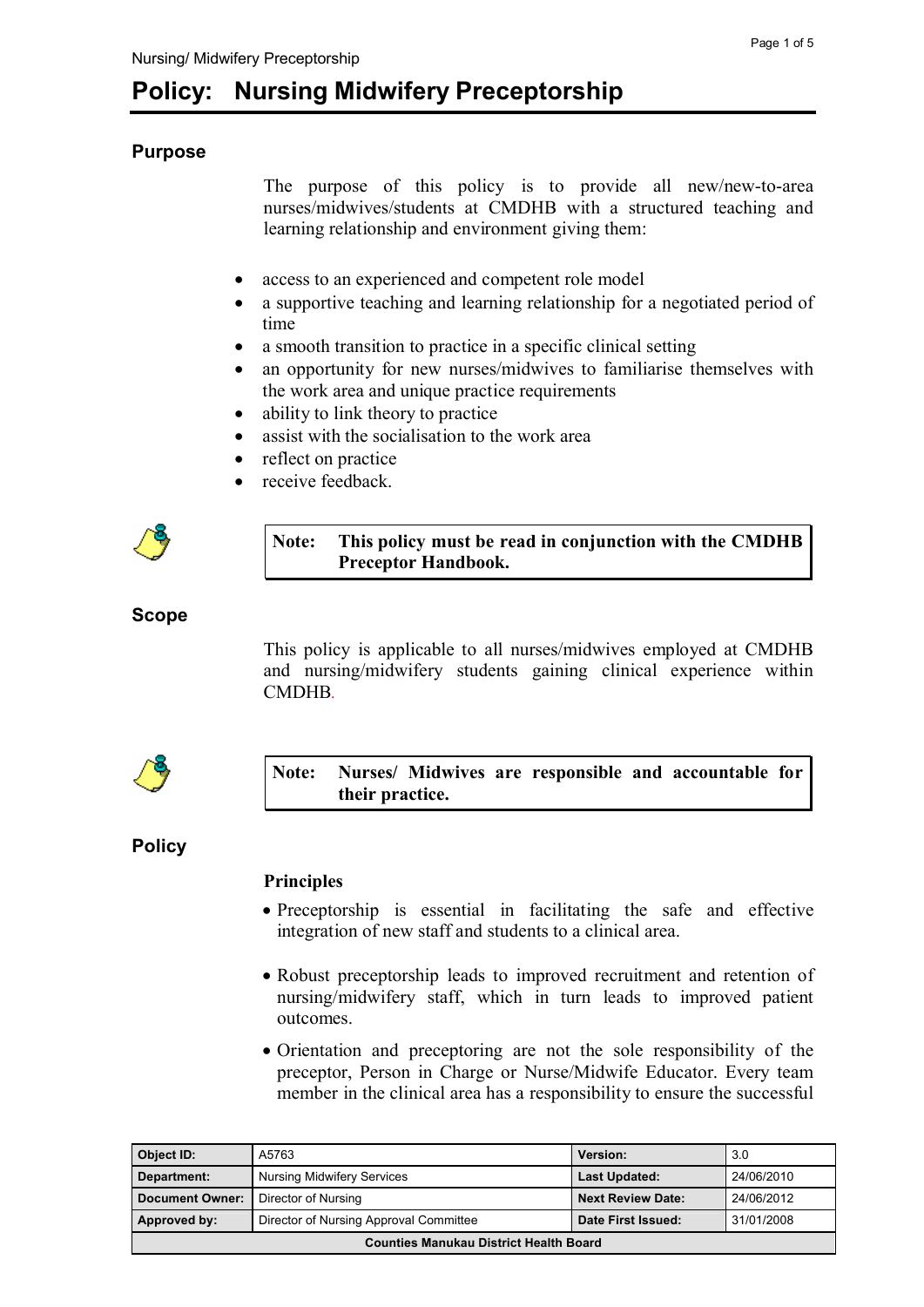of the orientation and retention of new staff. PRECEPTORSHIP IS A TEAM EFFORT.

- Roles and responsibilities of all the Preceptoring team members are outlined in the CMDHB Preceptor Handbook and must be adhered to.
- Each area/service must have a defined orientation programme.
- Each preceptor must complete a Preceptorship Training Programme.
- Liaison between the line manager, nurse/midwifery educator, graduate nurse coordinator (as required) and the preceptors should be undertaken to ensure a new staff member is with an appropriate preceptor. In the case of students liaison with the appropriate lecturer would be required.
- Competency of the preceptor will be evaluated in the annual performance process and can be utilised as part of the Professional Development and Recognition Programme (PDRP).
- The preceptee can formally feedback to the preceptor using the Preceptor Evaluation Form.
- The preceptee/ student shares a clinical workload with a preceptor for a negotiated period relative to their experience and identified learning needs. The shared clinical workload is defined as two nurses/midwives working together (normally within a preceptorship model), who share and are responsible for the care of a clinical client group.
- The preceptee mirrors the preceptor's shifts, following the supernumerary period, where possible, for a further negotiated period, allowing for on-going mentoring and feedback. Students will work rostered shifts which may differ from their allocated preceptor apart from their Transition placement when students will work the same shifts as their preceptor.
- The following six weeks involve a formal supportive educational partnership with regular feedback between the Preceptor and the Preceptee. Ongoing support and coaching is negotiated between the two individuals.
- Orientation to night shift (if appropriate) should occur with their preceptor or experienced night staff. Night shift will only be considered for Transition students.
- Workload allocation should be fair and consistent reflecting the additional responsibilities of the preceptor and the learning needs of the preceptee/ student. Effective preceptoring involves some degree of clinical slowdown in the area and this needs to be acknowledged by other staff members.

| Object ID:                                    | A5763                                  | <b>Version:</b>          | 3.0        |
|-----------------------------------------------|----------------------------------------|--------------------------|------------|
| Department:                                   | <b>Nursing Midwifery Services</b>      | <b>Last Updated:</b>     | 24/06/2010 |
| Document Owner:                               | Director of Nursing                    | <b>Next Review Date:</b> | 24/06/2012 |
| Approved by:                                  | Director of Nursing Approval Committee | Date First Issued:       | 31/01/2008 |
| <b>Counties Manukau District Health Board</b> |                                        |                          |            |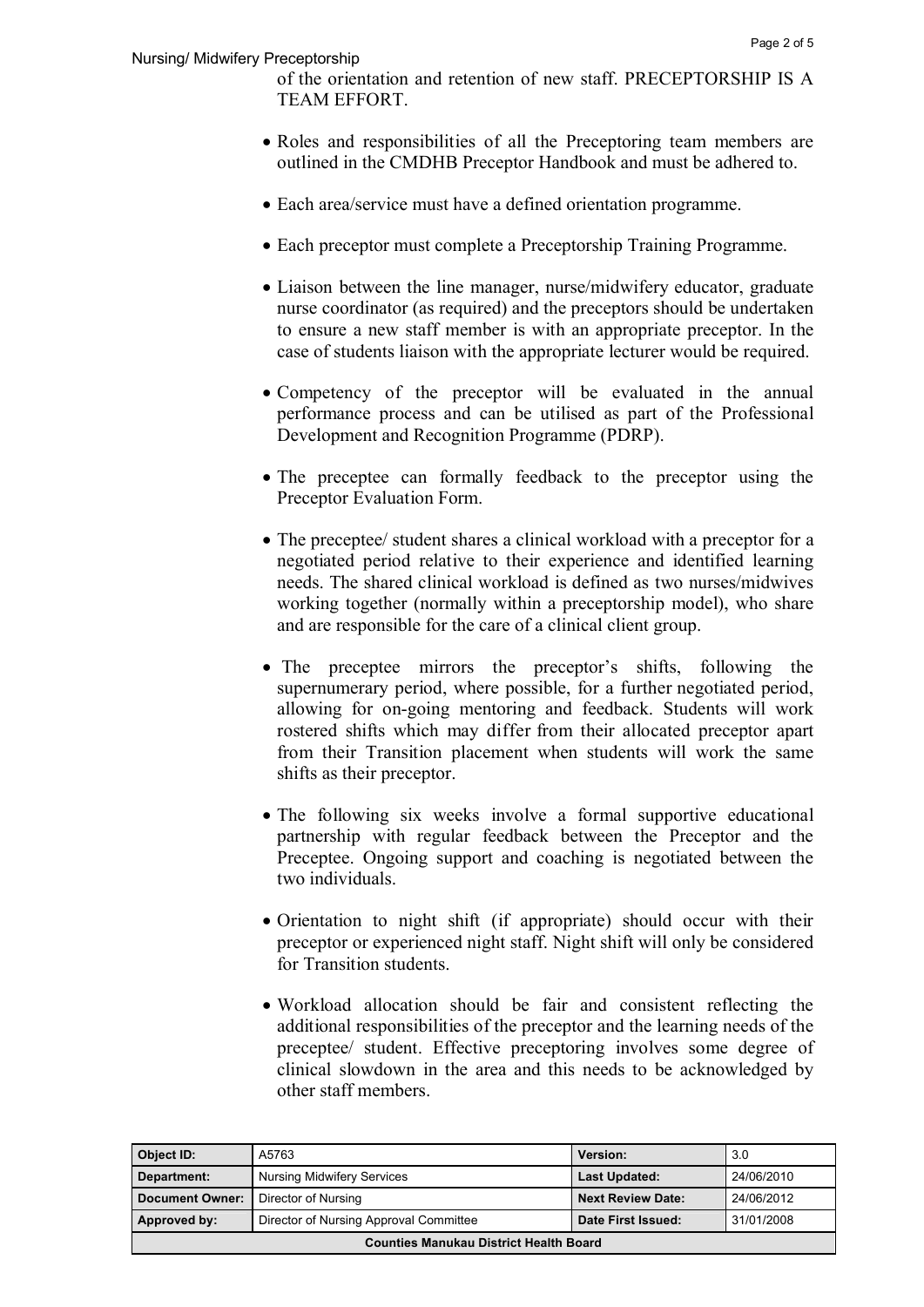- Time must be allocated for one-to-one preceptor/preceptee objective setting, planning, feedback and discussion.
- The line manager and nurse/midwife educator schedule regular meetings to review progress with the preceptor and preceptee. For students, the lecturer will be involved in these regular meetings.

#### **For Graduate Nurses:**



## **Note: For graduate nurses involved in a NETP programme adherence to the preceptor specification outlined in the NETP framework must occur.**

- NETP specifications allow the preceptors and graduates to be released together from clinical practice for an equivalent of two 'development days' (16 hours) over the 12 month period of the programme.
- The preceptor is to be provided with relevant initial and continuing education for the equivalent of two days (16 hours) per year.
- This policy related to graduate nurses governs those in Primary Health Care and other community placements with graduates under the employment if CMDHB.

## **Associated Documents**

Other documents relevant to this policy are listed below:

| <b>NZ</b> Legislation                | New Zealand Nursing Council         |  |
|--------------------------------------|-------------------------------------|--|
|                                      | Standards for Nursing Entry to      |  |
|                                      | Practice Programmes (2005).         |  |
|                                      | <b>HPCA Act (2003)</b>              |  |
| <b>CMDHB Clinical Board Policies</b> | Learning & Development Policy.      |  |
|                                      | Recruitment policy.                 |  |
|                                      | Framework for Educational           |  |
|                                      | Development.                        |  |
|                                      | PDRP Policy.                        |  |
| <b>NZ Standards</b>                  | Nursing Council of New Zealand      |  |
|                                      | competencies for registered nurses. |  |
|                                      | Midwifery Council of New            |  |
|                                      | Zealand.                            |  |
| <b>Organisational Procedures</b>     | Preceptor Handbook (2006).          |  |

| Object ID:                                    | A5763                                  | Version:                 | 3.0        |
|-----------------------------------------------|----------------------------------------|--------------------------|------------|
| Department:                                   | <b>Nursing Midwifery Services</b>      | <b>Last Updated:</b>     | 24/06/2010 |
| <b>Document Owner:</b>                        | Director of Nursing                    | <b>Next Review Date:</b> | 24/06/2012 |
| Approved by:                                  | Director of Nursing Approval Committee | Date First Issued:       | 31/01/2008 |
| <b>Counties Manukau District Health Board</b> |                                        |                          |            |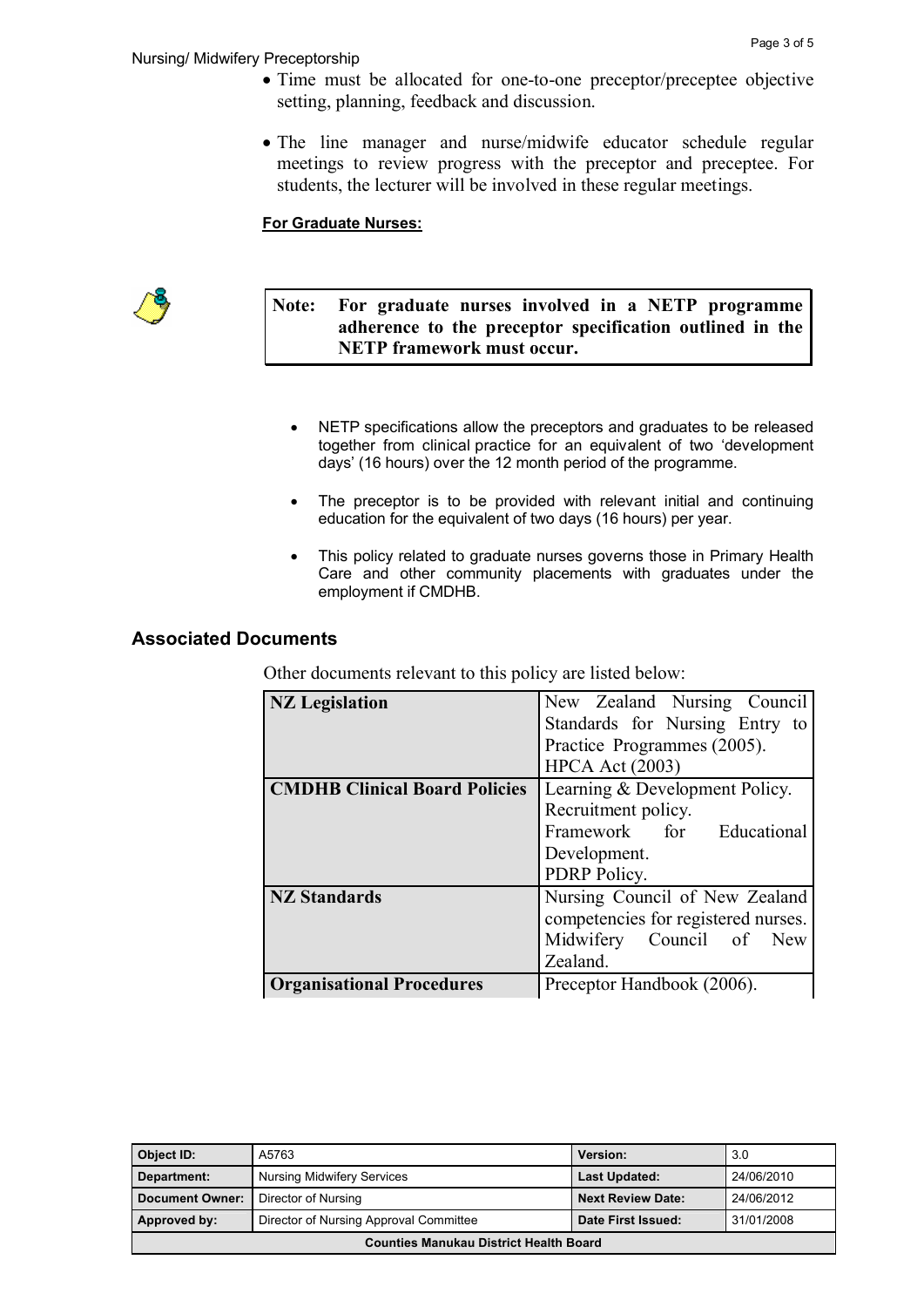| <b>Other related documents</b> | Preceptoring for Excellence                                 |
|--------------------------------|-------------------------------------------------------------|
|                                | National Framework for Nursing                              |
|                                | Preceptorship Programmes (2006).                            |
|                                | Nurse Entry to Practice (NETP)<br>Learning Framework (2006) |

## **References (Evidence Based Practice)**

Counties Manukau District Health Board. (2006). Nursing Preceptor Handbook.

New Zealand Nurse Educators (2006) *Preceptoring for Excellence National Framework for Nursing Preceptorship Programmes.* Report to the Nurse Executives of New Zealand from the New Zealand Nurse Educators Preceptorship Subgroup.

New Zealand Nursing Council (2005). *Standards for Nursing Entry to Practice Programmes.*

NETP Programme Steering Group (2006). *Nurse Entry to Practice (NETP) Learning Framework.*

Bay of Plenty District Health Board. (2006). Preceptorship Policy.

| Object ID:                                    | A5763                                  | Version:                 | 3.0        |
|-----------------------------------------------|----------------------------------------|--------------------------|------------|
| Department:                                   | <b>Nursing Midwifery Services</b>      | <b>Last Updated:</b>     | 24/06/2010 |
| <b>Document Owner:</b>                        | Director of Nursing                    | <b>Next Review Date:</b> | 24/06/2012 |
| Approved by:                                  | Director of Nursing Approval Committee | Date First Issued:       | 31/01/2008 |
| <b>Counties Manukau District Health Board</b> |                                        |                          |            |